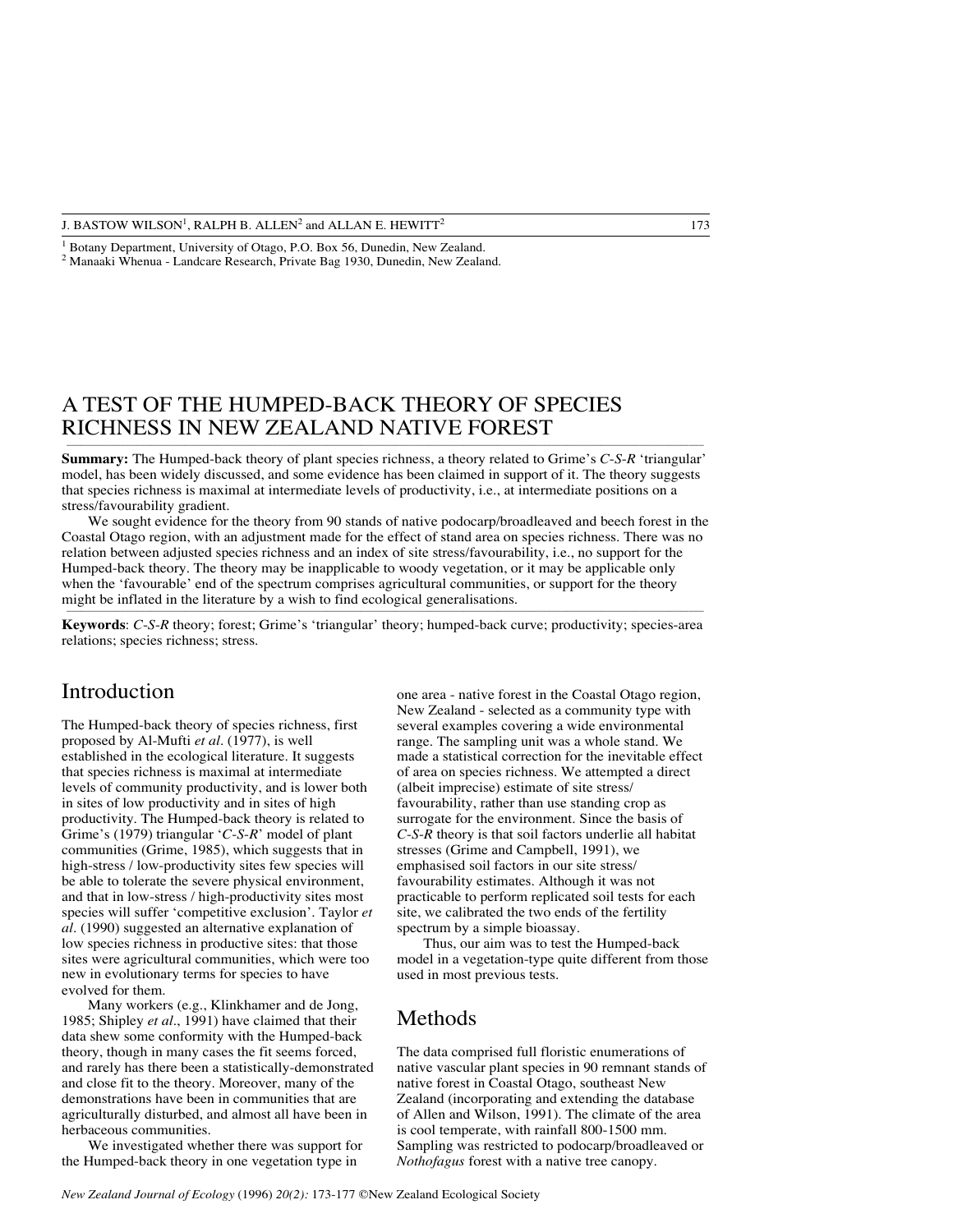*Nothofagus menziesii*<sup>1</sup> was present in six stands, and dominant in two of those. The podocarps present at various sites were *Dacrydium cupressinum*, *Prumnopitys ferruginea*, *Prumnopitys taxifolia*, *Podocarpus cunninghamii*, and occasional *P. totara* and *Dacrycarpus dacrydioides*. The most abundant broadleaved trees were *Pittosporum tenuifolium*, *P. eugenioides*, *Griselinia littoralis*, *Carpodetus serratus* and *Pseudopanax* spp. All stands were subjected to selective logging at some time in the period 1850-1920. All are liable to herbivory from introduced ungulates, rodents and possums.

Since the stands surveyed differed in size, and since area is a strong determinant of species richness (Connor and McCoy, 1979; Gitay, Roxburgh and Wilson, 1991), we adjusted for area effects before examining the effect of stress/favourability.

The environmental factors used as predictors included three used by Allen and Wilson (1991) to predict forest species composition of forest in the region:

- 1. Distance from the coast (km), square-root transformed. Proximity to the sea was coded as favourable on the grounds of the ameliorating effect of the sea on the temperature regime, distance was coded as stressful (but see the next factor).
- 2. Exposure to coastal winds, coded subjectively on a 0-3 scale (*cf.* 0-2 in Allen and Wilson, 1991), square transformed. Low exposure was coded as favourable, high exposure as stressful.
- 3. Altitude (m, the minimum altitude in the stand). Low altitude was coded as favourable, higher altitude as stressful. Altitude was used instead of rainfall because it was easier to relate to a stress/favourability gradient.

Allen and Wilson (1991) found a coarse classification by geology to be an effective predictor of species composition. Because the previous characterisation of the substratum was broad, and difficult to relate to a stress gradient, we determined the soil type of each stand from soil maps, and used the characteristics of that soil type to determine four soil factors relevant to plant growth. Where more than one soil type was present in the stand, the most common type was used, but this was not a serious problem. The soil factors were:

4. Potential rooting depth (to a layer or horizon that would inhibit root extension) on a 1-6 scale (category 6 representing > 1.2 m depth). Soil depth was selected as "obviously of great import

\_\_\_\_\_\_\_\_\_\_\_\_\_\_\_\_\_\_\_\_\_\_\_\_\_\_\_\_\_\_\_\_\_\_\_\_\_\_\_\_\_\_\_\_\_\_\_\_\_\_\_\_\_\_\_\_\_\_\_\_\_\_

to plants" (Warming, 1909). Following Warming, deep was coded as favourable, and shallow as stressful.

- 5. Relative water deficit, in three categories, i.e., relative length of water deficit period, as judged by soil order and profile available water capacity. Low water deficit was coded as favourable, and high deficit as stressful.
- 6. Drainage, on a 1-5 scale, expressing the relative period of, and depth to, water saturation, based on profile gley morphology and expressed in the New Zealand Soil Classification (Hewitt, 1992). Well-drained was coded as favourable, and poorly drained as stressful.
- 7. Base saturation, on a 1-5 scale, expressing the percentage of cation exchange sites occupied by basic cations. High base saturation, 80-100%, was counted as favourable, and low, <20%, as stressful.

In order to avoid using a range of indices of stress/ favourability, with consequential problems of the effect of multiple tests on significance levels, the seven factors above were combined into one composite index of stress/favourability: each factor was standardised to zero mean and unit variance to eliminate differences in scale. The seven values for each site were then summed to form the stress/ favourability index for that site. The index arbitrarily gave the same weight to each factor, but also avoided arbitrary differential weightings. The index also assumes a linear effect of each factor, which we intend only as an approximation. This environmental gradient was intended to apply to the type and range of sites being used; we make no claim that it is a general realisation of Grime's (1977) stress/ favourability gradient.

The region includes two forest types: podocarp forest and *Nothofagus menziesii* forest, though below the canopy there is rather little difference in species composition (Wilson and Allen, 1990). Even so, we included the difference between these types as a binary predictor variate, in case they might have an overall difference in species richness, as has often been claimed (Wardle, 1984).

To check on our assumption of a stress gradient for soil favourability (including fertility), we performed a soil bioassay for two extreme sites: Mt Cargill with a low stress/favourability index, and Woodhaugh with the highest index. In addition, a third site with a fertile agricultural soil was used as a standard (Wingatui deep silt loam, with a high base saturation: 84% in the A horizon: Beecroft, Hewitt and Smith, 1991). In all three sites, ten soil samples were collected by restricted randomisation. A pot of each sample was sown with 1.25 g of *Lolium perenne* seed (equivalent to 5 seeds cm<sup>-2</sup>). After two

<sup>&</sup>lt;sup>1</sup> Nomenclature follows Connor and Edgar (1984) and references therein.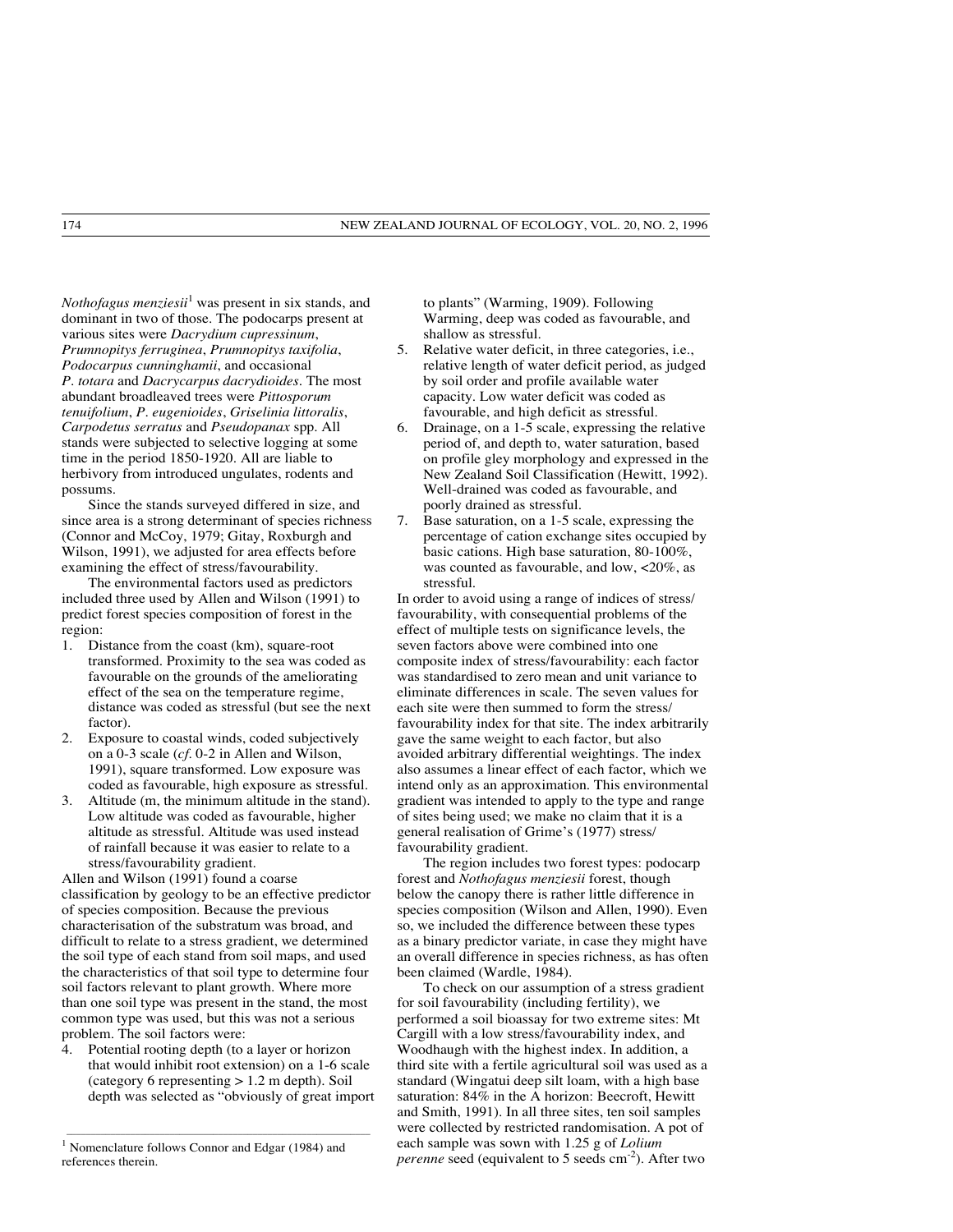months of growth in a unheated greenhouse, the above-ground plant material was harvested, dried at 70 °C, and weighed.

# Results

A species-area curve, of the Gleason type (i.e., species richness on log of area: Gitay *et al.*, 1991), explained 50.7% of variation in species richness between stands (Fig. 1;  $P < 0.001$ ). The relation was very close to linear (a second-order polynomial explained 51.1% of the variation, only trivially more). This demonstrates that we could efficiently factor out differences in area between stands by performing subsequent analysis on the residuals from the regression of richness on log area, with the overall mean richness added to give an adjusted species richness.

The bioassay supported the interpretation of the stress/favourability index as including a soil favourability gradient (Table 1). The Mt Cargill soil, from an upland forest on highly-leached soil, gave a bioassay index value somewhat less than the agricultural soil, and Woodhaugh, a lowland recent alluvial soil, a value considerably greater.

Linear regression of the adjusted species richness on the composite index of site stress/ favourability (Fig. 2) explained only 0.007% of the variation in species richness (not significant). A quadratic regression, allowing for a Humped-back curve, explained only 1.514% (not a significant



Figure 1: *The relation between plant species richness and the area of native forest stands in Coastal Otago. The line is a linear regression of richness on log of area.*

Table 1: B*ioassay results. The differences in growth between the three soils are significant by analysis of variance (*P < *0.001), and all soils are different from all others by Duncan's test (at*  $P = 0.01$ ).

| Site              | Stress/favourability<br>index | Growth in bioassay<br>(g per pot) |
|-------------------|-------------------------------|-----------------------------------|
| Mt Cargill        | $-2.3$                        | 1.11                              |
| Woodhaugh         | $+7.5$                        | 1.75                              |
| agricultural soil | n/a                           | 1.30                              |



Figure 2: *The relation between plant species richness (adjusted for the effect of stand area) and a composite index of site stress/favourability (*sensu *Grime, 1979). Negative values indicate the stressful end of the gradient, positive ones the favourable end. The non-significant quadratic regression is shewn.*

increase, nor a significant total amount). Adding the presence of *Nothofagus* improved on the fit only slightly (from 0.007% to 0.115% with the linear regression, 1.514% to 1.666% with the quadratic fit). In both cases the effect of *Nothofagus* was not significant.

All analyses were duplicated using the square root of richness or adjusted richness (after adding 0.5); the results were very similar, and indicated no different conclusions.

### Discussion

Our analyses failed to produce any support for the Al-Mufti *et al.* (1977) and Grime (1979) Humpedback theory of the control of plant species richness.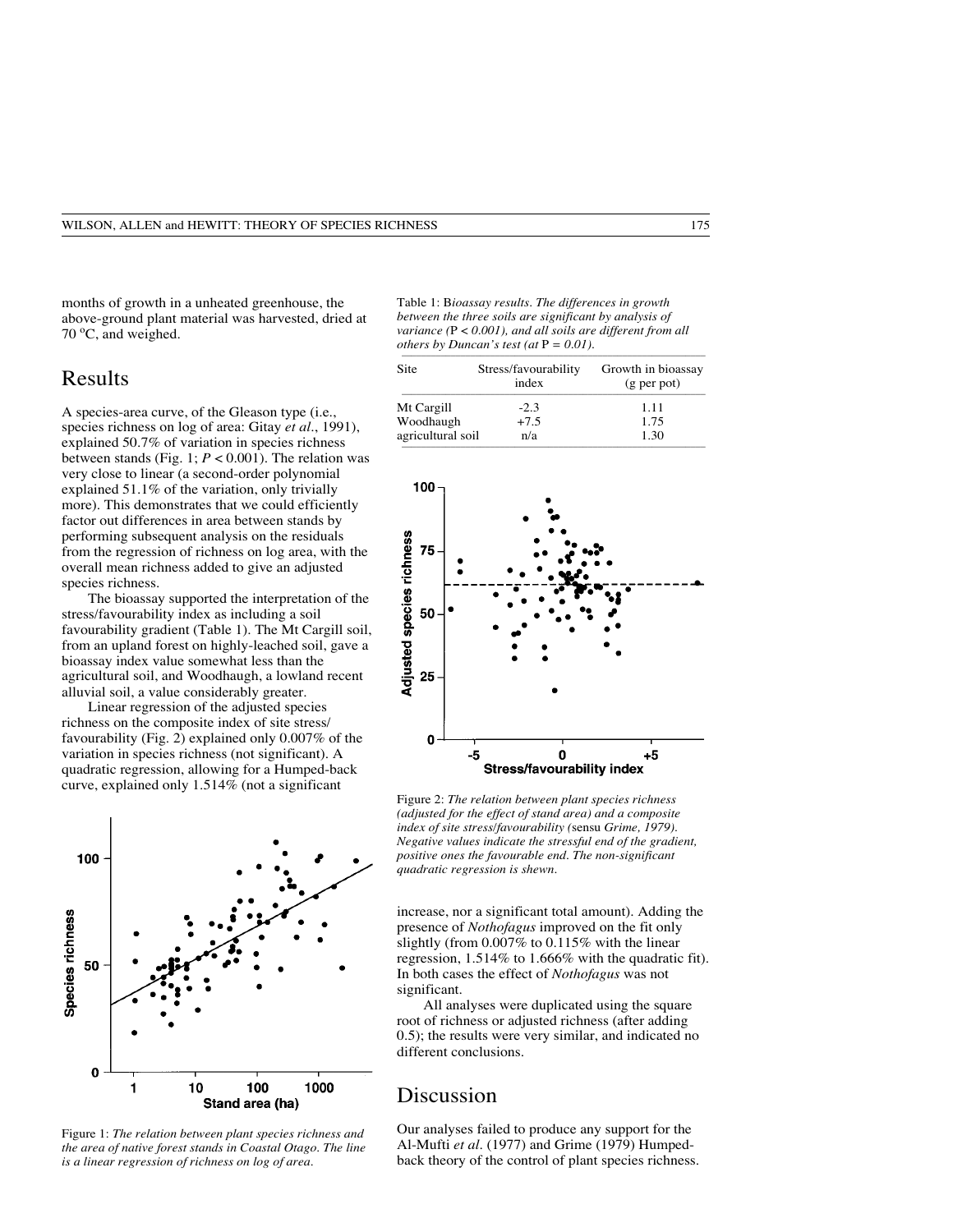We used one composite index of stress/ favourability to avoid the problems with significance levels that are explicit in multiple significance tests, and implicit in multiple regression (Flack and Chang, 1987). The direction of the soil favourability gradient was supported by bioassay. Probably the most debatable decision was that nearness to the sea would be the favourable state, but even reversing this in the index made no difference to the results (e.g., the quadratic regression on the index explained 1.9% of the variance in adjusted species richness, instead of 1.5%). This demonstrates that our conclusion is robust against details of coding in the stress/favourability index.

Tilman and Pacala (1993) displayed eight graphs that they claimed shewed Humped-back curves of species richness on site favourability, apparently selected from the literature as the best examples. After examination of the data and of the curve fitting one could at best say that half of them were convincing.

Some workers have found a Humped-back curve of species richness on biomass (Klinkhamer and de Jong, 1985; Moore and Keddy, 1989; Shipley *et al.*, 1991; Oomes, 1992) or on site favourability (Burns, 1995), usually with considerable scatter. Other workers have claimed evidence for curvature, but either gave no significance for the quadratic effect, or failed to shew that it represented a Humpback, rather than a flattening off (Kutiel and Danin, 1987; Day *et al.*, 1988; Wilson and Keddy, 1988; Garcia *et al.*, 1993). Yet others have found maximum richness at low biomass (e.g., ter Heerdt *et al.*, 1991; Wheeler and Shaw, 1991; Smith and Rushton, 1994), or at high biomass (e.g., Wisheu and Keddy, 1989), or essentially no relation (e.g., Gough, Grace and Taylor, 1994).

There is a natural bias in the literature, that those who find evidence for a 'Humped-back' curve in their data are more likely to publish the test (Keddy, 1989). The wish to find support for the theory can be seen in those papers which claim a Humped-back relation with only weak evidence. It is therefore possible that the Humped-back theory applies much less often than the literature superficially suggests.

The original Humped-back hypothesis of Al-Mufti *et al.* (1977) was based on data from herbaceous communities, as have been most of the convincing subsequent demonstrations of Humpedback curves (Klinkhamer and de Jong, 1985; Moore and Keddy, 1989, Shipley *et al.*, 1991; Oomes, 1992). Indeed, Grime's whole *C*-*S*-*R* theory was originally developed for herbaceous communities (Grime, 1988). Our results suggest that it is possible the Humped-back theory does not apply to woody

communities, such as forest, though more evidence would be needed before we could be sure of this. In some investigations, there may be an effect of the type that Taylor *et al.* (1990) suggest, of a deficit of species adapted to very productive agricultural sites.

It is possible that one might fail to find a Humped-back curve by sampling only part of the stress/favourability gradient. This would tend to give an upward or downward regression (depending on which part of the gradient had been omitted). There is no curvature here to suggest that. It is possible that our estimate of 'stress/favourability' was inappropriate, though extremes were intuitively reasonable. Our 90 stands covered a wide environmental range, from the leached hill forest sites of montane forest to *Dacrycarpus dacrydioides* forest on the most fertile site in the region. If the Humped-back theory does not apply over such a range, we have to ask when it does apply, outside agricultural lands.

### Acknowledgements

We thank J.B. Steel, W. McG. King, B. Smith and the Journal referees for comments on a draft. Ralph Allen acknowledges funding from the Foundation for Research, Science and Technology under Contract No. C09405.

### References

- Al-Mufti, M.M.; Sydes, C.L.; Furness, S.B.; Grime, J.P.; Band, S.R. 1977. A quantitative analysis of shoot phenology and dominance in herbaceous vegetation. *Journal of Ecology 65:* 759-791.
- Allen, R.B.; Wilson, J.B. 1991. A method for determining indigenous vegetation from simple environmental factors, and its use for vegetation restoration. *Biological Conservation 56:* 265- 280.
- Beecroft, F.G.; Hewitt, A.E.; Smith, S.M. 1991. *Soils of the Taieri Plain, northeast of the Taieri River, Otago, New Zealand*. DSIR Land Resources Scientific Report No. 17. Department of Scientific and Industrial Research, Lower Hutt.
- Burns, B.R. 1995. Environmental correlates of species richness at Waipoua Forest Sanctuary, New Zealand. *New Zealand Journal of Ecology 19:* 153-162.
- Connor, E.F.; McCoy, E.D. 1979. The statistics and biology of the species-area relationship. *American Naturalist 113:* 791-833.
- Connor, H.E.; Edgar, E. 1987. Name changes in the indigenous New Zealand flora, 1960-1986 and